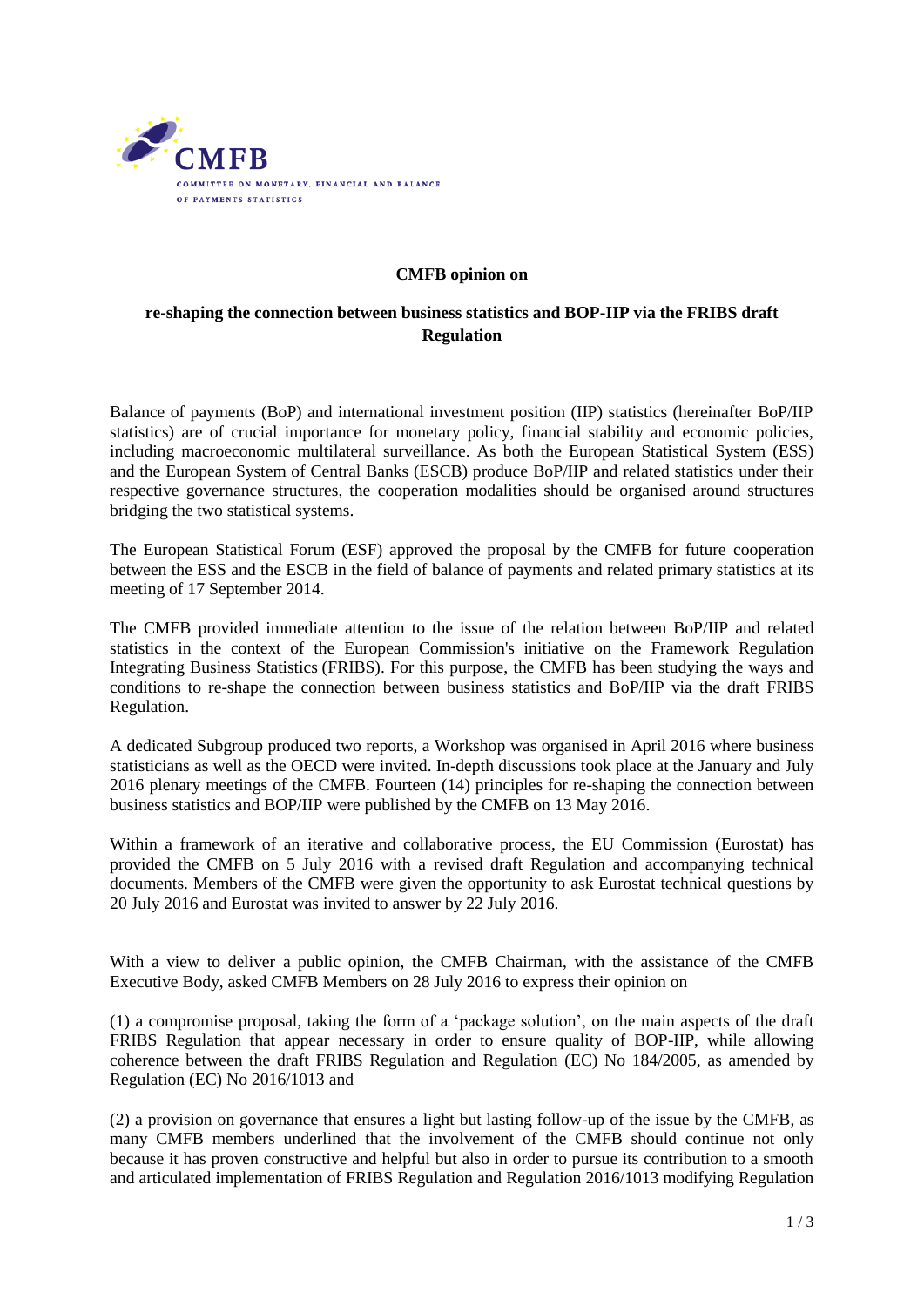184/2005. Some implementation issues might appear in the future that could not be envisaged at this early stage.

Members were requested to answer if they approve the proposals, by ticking "Yes", "No" or "No opinion".

The deadline for replies was 30 August 2016. Twenty-three (23) national statistical institutes, twentysix (26) national central banks returned the questionnaire. A total of forty-nine (49) institutions provided their opinion. Among those 49 Members, 6 NCBs while approving made a few comments of diverse nature. The ECB and Eurostat abstained.

The result of the consultation is the following:

- A. **The CMFB agrees, based on very large majority, with the package solution proposed by the Chair**. Some members have already identified some future issues such as the periodicity of some data, the communication policy, the details in geographical breakdown for annual total services, the delineation between the so-called "primary data" and "the accounting data", the effective application of the safeguard clause and the reporting burden for NSIs, NCBs and respondents. The follow-up by the CMFB will provide opportunities to discuss those issues, in close cooperation with Eurostat and the ECB and of course in full respect of the content of this opinion.
- B. In details, the following proposals were approved:

## 1. **On the content of FRIBS**:

- FRIBS should include requests for primary statistics on ITSS, on the basis of which imputations will be made afterwards where needed by BOP/IIP compilers to produce data and aggregates that comply with the European and international standards for BOP/IIP;
- FDI, travel services and FISIM should, by exception to the general regime and due to the specificities of the items concerned, not be included in the FRIBS Regulation;
- Both Regulations should cover quarterly and annual frequencies, FRIBS for primary data, Regulation184/2005 recast for accounting data;
- Data sharing between business statistics, national accounts statistics and BOP accounting statistics should be developed to the largest extent possible, in compliance in particular with Regulation (EC) No 223/2009 as amended and 2533/98, building-up where possible on micro-data basis;
- An article on the consultation of the CMFB, echoing Article 8 of Regulation 2016/1013, should be included in the FRIBS Regulation, as already drafted;
- To further avoid that divergences in the various blocs of European statistics would develop in the years to come in a universe where different Regulations will co-exist on much interrelated topics, an article on the necessity for the Commission to ensure that input needed for compiling the accounting framework of national and regional accounts according to regulation (EC) 549/2013 and of balance of payments statistics according to Regulation (EC) 184/2005 is preserved, should be part of the FRIBS Regulation, as currently drafted.

## 2. **On governance**:

- As an advisory body, a transversal operational platform between the ESS and the ESCB, and in compliance with the tasks conferred upon it by the EU Law, the CMFB should be kept up to date and have the possibility to further contribute to the clarification and smooth setting of the FRIBS – as far as BOP/IIP are concerned.
- At the same time, the governance should remain manageable and flexible enough.
- To achieve both purposes, two sponsors (one NSI, one NCB) will be appointed within the CMFB Executive Body. They will be informed by Eurostat and more generally the CMFB members on evolutions, receive updated regulatory texts and accordingly, give their views or analysis to the Executive Body members as to the plenary CMFB.